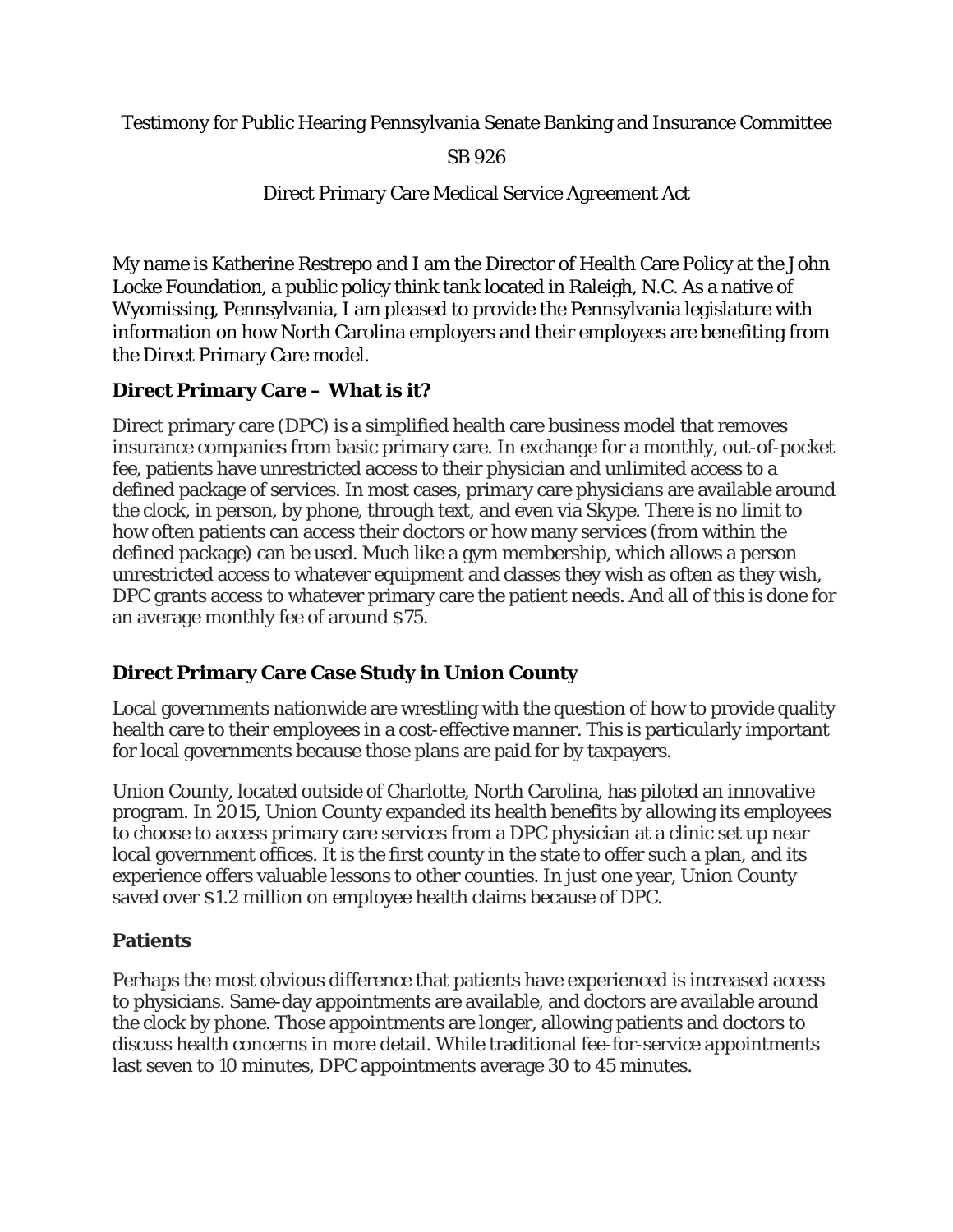The clinic is located near government offices, making appointments convenient. And a variety of services are available on site, including chronic disease management, fitness and nutritional coaching, vision and hearing screening, well-child visits, basic splinting and wound care, stitches, skin cyst removal, basic labs, and a variety of immunizations.

On average, DPC doctors provide 85 to 90 percent of patients' health care needs. Patients are also not subject to co-pays. The membership provided by Union County covers all these services without further fees. Under Union County's traditional insurance plan, employees are responsible for \$750 in out-of-pocket expenses for routine medical services, but that money now remains in the pockets of employees who opt for DPC.



For patients, this combination of easy access and no co-pays removes most barriers to seeing a doctor. This has been most significant for patients with chronic illnesses. According to data from Union County,

- 59 percent of DPC members have at least one chronic illness, while 35 percent are diagnosed with multiple chronic illnesses. The most common diseases are high blood pressure and hyperlipidemia.
- Of the 55 percent of DPC members in Union County who have moderate to severe chronic conditions, over 90 percent are heavily engaged with their health care. Patients with more than three chronic conditions averaged more than five visits in one year, while those with more than one chronic illness averaged over three visits.
- DPC members with more than one chronic condition cost on average 28 percent less than those enrolled in Union County's traditional insurance plan.

### **Employers**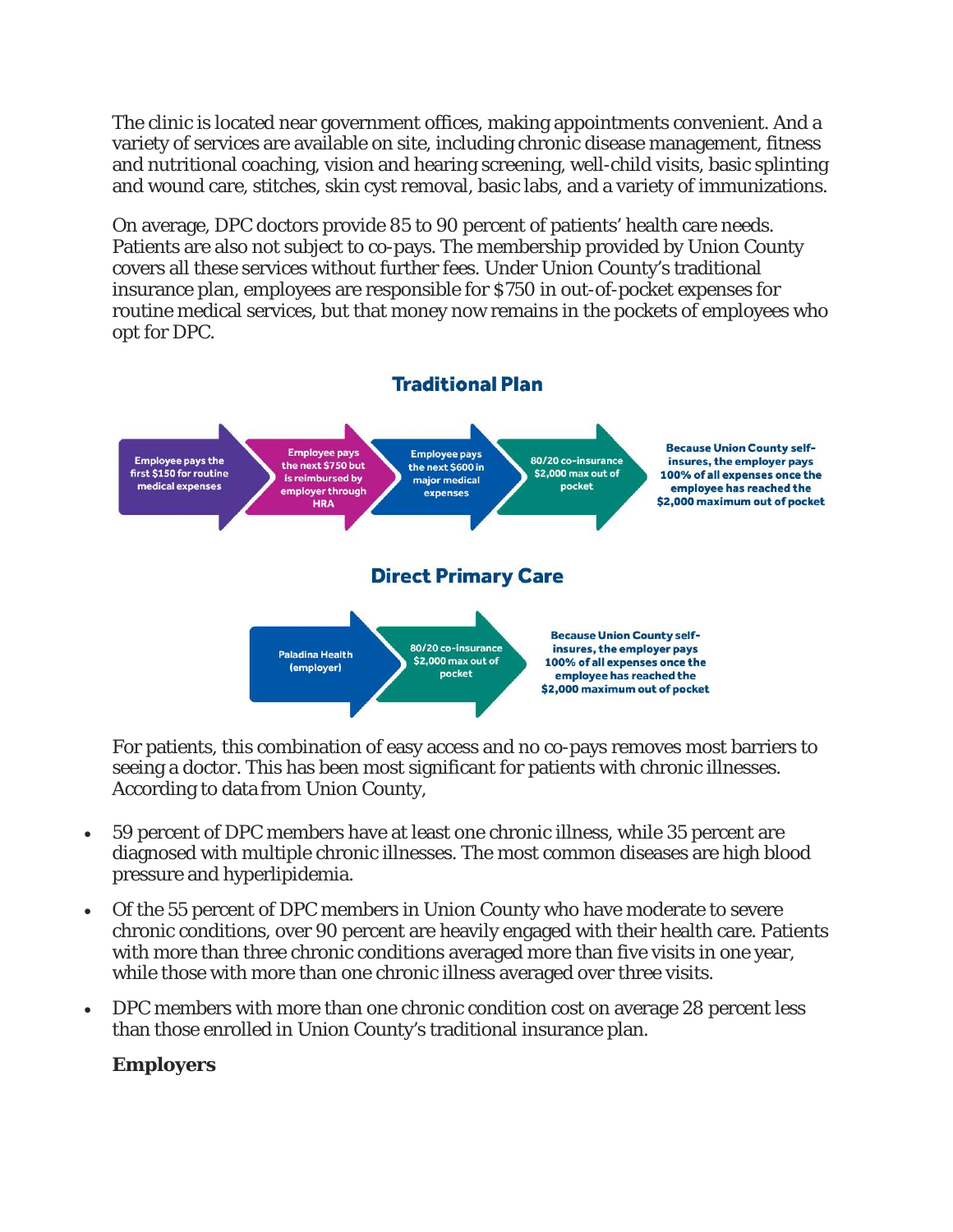According to 2015-2016 results, DPC saved Union County, and the taxpayers who foot the bill, over \$1.28 million in health care claims. This calculation is based on a comparison of the average-per-employee per month (PEPM) cost of both medical and prescription claims incurred by employees who subscribe only to Union County's consumer-driven health plan versus just 44 percent of employees who use DPC.

# **Claims expenses per employee per month in Union County, N.C. (2015-2016)**



**Could DPC Work Elsewhere?**